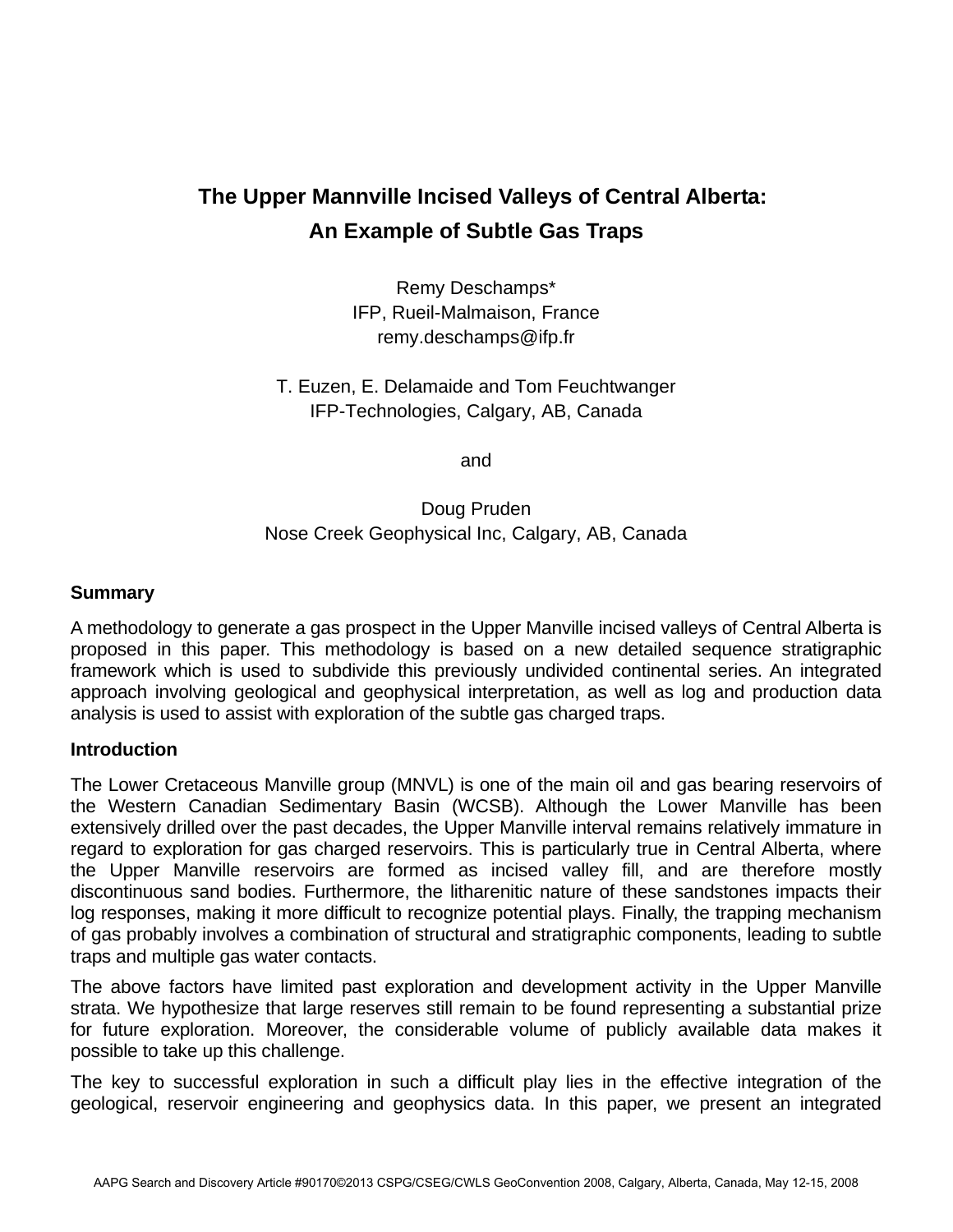methodology leading to the definition of gas prospects in incised valley fill of the Upper Manville in Central Alberta. Regional correlation was performed in order to establish a reference stratigraphic framework of the Upper Manville, which is currently designated as undivided in Central Alberta (Cant, 1996). This sequential organization was then used to correlate and map incised valley sand fills over smaller areas at the scale of a township. The combination of this incised valley model with structural mapping, together with reservoir quality and fluid assessment derived from well log and production data analysis, lead to the delineation of multiple gas prospects. Furthermore, the identification of valley fairway margins on seismic data contributes to lower exploration risk, providing additional constraints with which to select well locations.

#### **Stratigraphic Framework**

The Manville group is a clastic wedge deposited during Barremian to early Albian age in the Western Canadian foreland basin, and lies on a major unconformity. It corresponds to a third-order sequence (sensus Vail et al., 1977), who's lowstand and transgressive system tracts refer to the Lower Manville, whereas highstand system tract refers to the Upper Manville.

The marine series of the Upper Manville interval have been intensively studied in Alberta, where the most prolific gas fields are producing in lowstand shoreface sandstones of fourth-order sequences (Cant, 1995, Mc Donald & al, 1988). The upstream continental part of the Upper Manville in Central Alberta remains stratigraphically undivided. It is however punctuated by several sequences whose boundaries are associated with relative sea level drop, inducing the formation of incised valleys. The main reservoirs of the Upper Manville are located in the incised valley fills and the recognition of these sequences is then essential for exploration.



Figure 1: North-South Stratigraphic scheme and facies evolution of the Upper Manville

High resolution stratigraphic correlation was first performed at a regional scale in order to define the stratigraphic architecture of the Upper Manville in the studied area. This correlation was based on the analysis of log stacking patterns, calibrated on core descriptions, and on regional facies transition from continental to marine environment (Fig. 1).

Correlation was then performed at a more local scale (a few townships) within the defined stratigraphic framework in order to identify the incised valleys and to determine the surface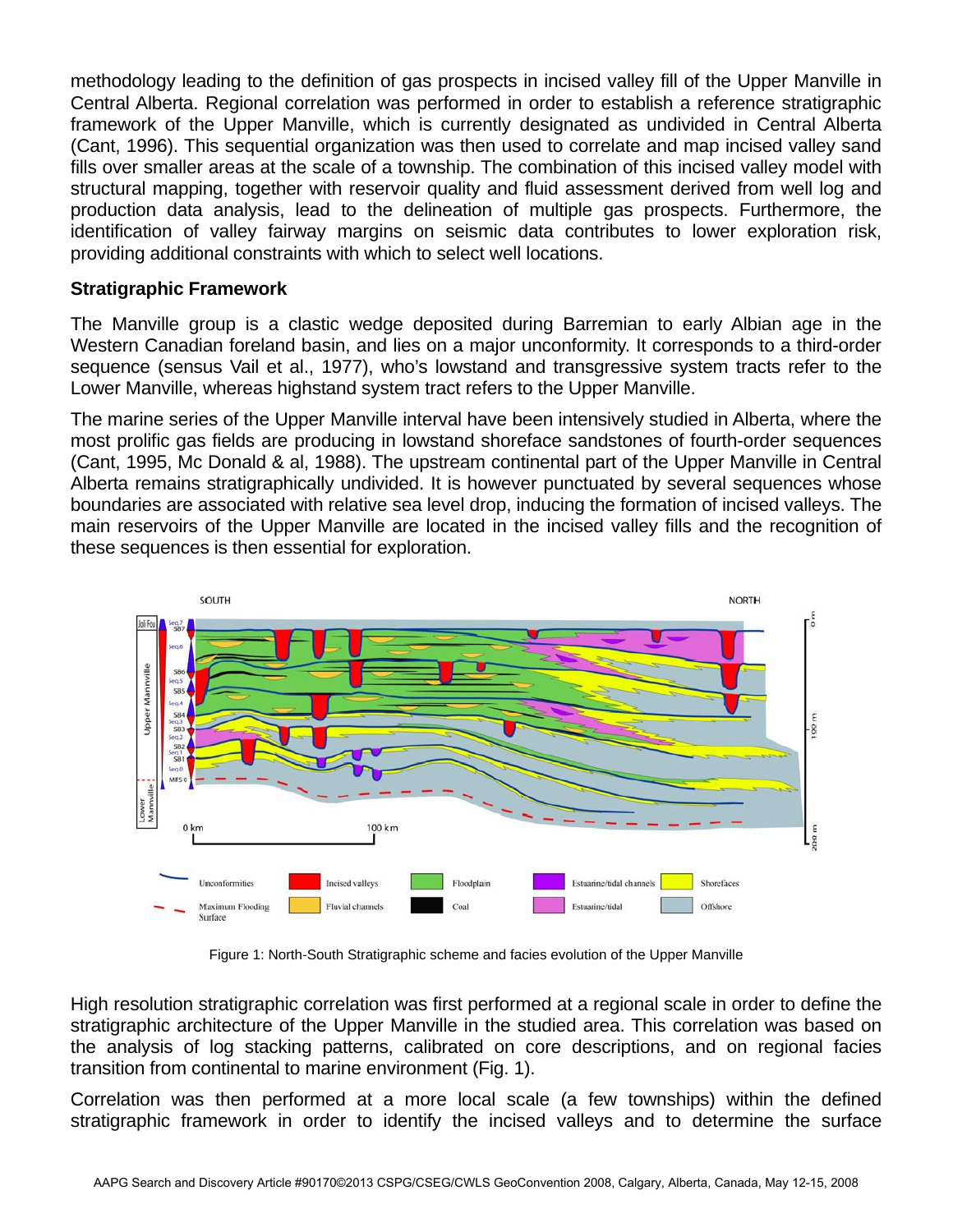(sequence boundary) to which they are linked along the profile. The sequence boundary is quite easy to identify in the presence of an incised valley, because of its sharp base and blocky to fining/shaling upward log response (on Gamma Ray and Spontaneous Potential curves). Outside of the valley however, the sequence boundary is more difficult to recognize because floodplain deposits are present on both sides of the surface. The main criteria used to overcome this difficulty was the continuity of strata above the sequence boundary (extensive coal intervals sometime lie above the valleys), cementation (compact) layers associated with long time emersion periods and the thickness of individual sequences which is quite constant at a local scale.

Nine sequences have been recognized in the Upper Manville at regional scale. However some of them are merging eastward, probably because of decreasing subsidence rate moving away from the Lamarian thrust belt.

In the studied area (Township 57 to 63, Range 1W5 to 4W5), 7 correlatable sequences have been identified. The sequences 1 and 2 correspond to marine deposits, the sequence 3 is transitional between marine and continental environment, whereas the sequence 4 to 7 were deposited in a continental setting. The incised valleys of these 4 uppermost sequences are filled with fluvial sediments, which correspond to the main exploration target of the Upper Manville interval in this area.

At a very local scale (one township), the stratigraphic correlation enables the identification of each incised valley associated with a sequence boundary and the mapping of them.

### **Prospect Definition Methodology**

The methodology used for the definition of a gas prospect in the incised valleys involves the following steps:

- Definition of a target area based on the mapping of the wells producing gas from Upper Manville incised valley fills.
- Stratigraphic correlation of the wells, identification of the incised valleys in the frame of the sequential organization.
- Regional mapping of the incised valleys.
- Structural mapping of the top Manville surface to identify possible structural highs.
- Assessment of fluid content and eventual contact from well log analysis.
- Definition of potential traps using any evidence of structural closure and/or stratigraphic pinch out (valley margin or internal facies heterogeneity if detectable).
- Confirmation of the prospect with seismic data (if available) and mapping adjustment if necessary.
- Selection of a potentially best well locations.

The stratigraphic framework defined at regional scale provides a strong guide with which to identify the different valleys from well to well. This avoids correlating incised valleys of different ages that would lead to misleading mapping of the potential reservoir facies. The stacking of incised valleys from sequence 4 to 7 may constitute gross reservoir intervals up to 40 m thick (131 ft). However, internal heterogeneity such as compact or shaly layers can sometimes lead to the superimposition of two independent gas pools. Careful analysis of production data shows that internal compact layers can also efficiently isolate the reservoir from underlying formation water, thereby preventing any water break through during production.